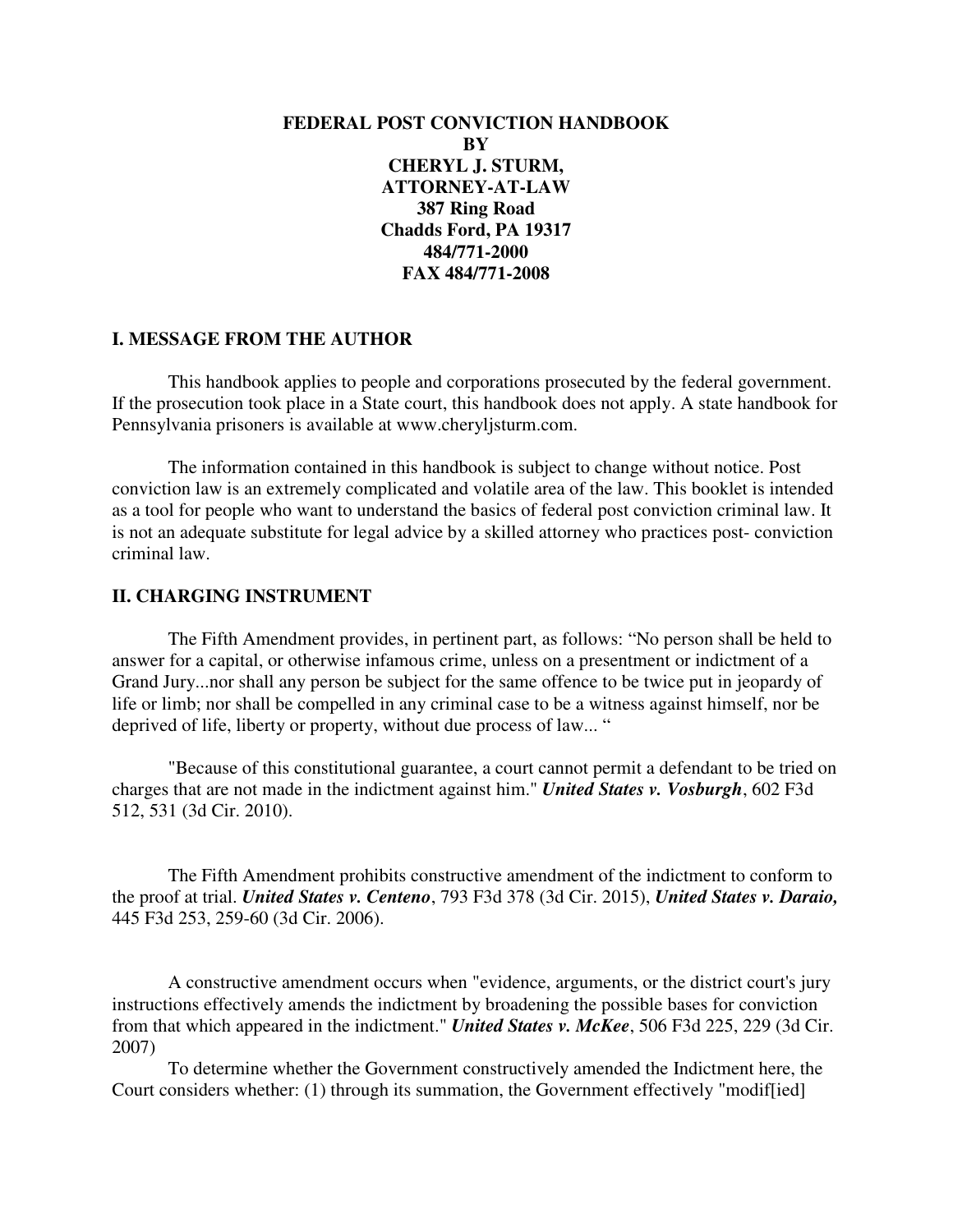essential terms of" the aiding and abetting charges, *Daraio*, 445 F3d at 259; and (2) in so doing, "broaden[ed] the possible bases for conviction from that which appeared in the [I]ndictment," *McKee*, 506 F3d at 229.

 One of the very first things you have to ask yourself is whether the facts set forth in the indictment match the facts proven at the trial. If the facts don't match, there's a chance the conviction can be overturned.

#### **III. PRETRIAL MOTIONS**

### **A. DISCOVERY**

 Before commencement of trial or before the entry of a guilty plea, there is a limited right to pretrial discovery and inspection pursuant to the Jencks Act, 18 U.S.C. 3500, Rule 16 F.R.Crim.P. and *Brady v. Maryland*, 373 U.S. 83, 83 S.Ct. 1194, 10 L.Ed.2d 215 (1963)["Brady"][Prosecution must produce evidence favorable to the defense] and *Giglio v. United States*, 405 U.S. 150, 154-55, 92 S.Ct. 763, 766, 31 L.Ed.2d 104 (1972)[State must disclose promises or understandings made to its witnesses].The Government has a continuing obligation to disclose *Brady/Giglio* material, which includes information of any kind or description that could be used by a skilled defense attorney to put the case in a different light. This obligation includes production of any promise, understanding, or possible understanding made to any prosecution witness. This obligation cannot be forfeited or waived.

#### **B. MIRANDA WARNINGS**

*Miranda v. Arizona*, 384 U.S. 436, 86 S.Ct. 1602, 16 L.Ed.2d 694 (1966) requires that, before custodial questioning, the suspect must be informed that he has the right to remain silent, that any statement he makes can be used against him, that he has the right to the presence of an attorney, either retained or appointed. *Id.* at 455. *Miranda* warnings are constitutionally required to counterbalance the compelling pressures inherent in a custodial police interrogation and to permit full opportunity to exercise the privilege against self-incrimination guaranteed by the Fifth Amendment. *Miranda* warnings are rights of constitutional magnitude. *Dickerson v. United States*, 530 U.S. 428, 440, 120 S.Ct. 2326, 147 L.Ed.2d 405 (2000). Statements obtained in violation of *Miranda* are inadmissible at trial even if they are voluntary. *Michigan v. Mosley*, 423 U.S. 96, 100, 96 S.Ct. 321, 46 L.Ed.2d 313 (1975). If the accused files a motion to suppress alleging the statements were involuntary, the Government has the burden of proving, by a preponderance of the evidence, that the accused was properly advised of his *Miranda* rights, and that the accused knowingly, intelligently and voluntarily waived the *Miranda* rights. *Colorado v. Connelly*, 479 U.S. 157, 169, 107 S.Ct. 515, 93 L.Ed.2d 473 (1986). "A defendant may waive his *Miranda* rights if the waiver is made knowingly, intelligently and voluntarily." *United States v. Pruden*, 398 F3d 241, 246 (3d Cir. 2005). To determine whether the waiver was knowing, intelligent and voluntary, the Government must prove two things:

> First, the relinquishment of the right must have been voluntary in the sense that it was the product of a free and deliberate choice rather than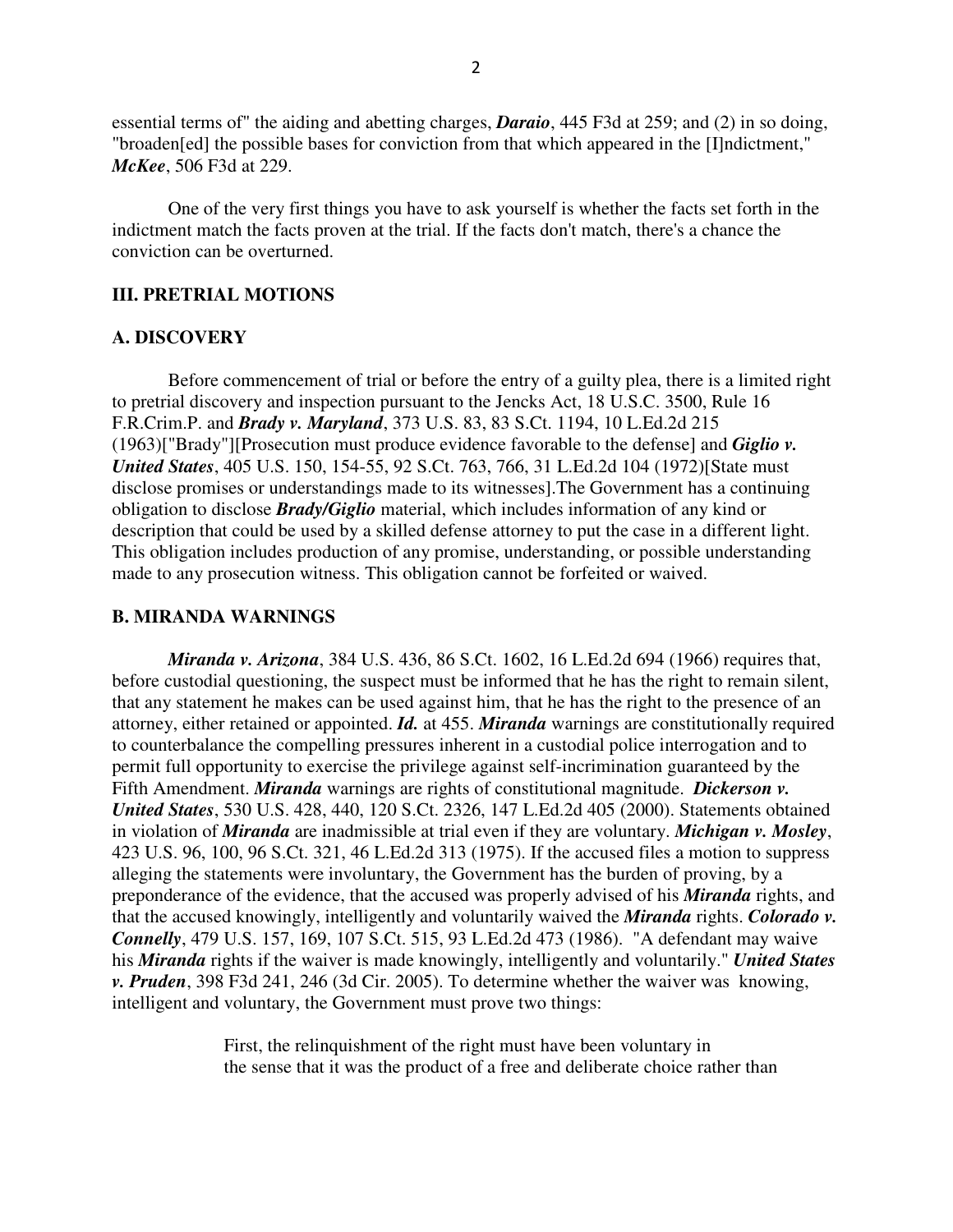intimidation, coercion, or deception. Second, the waiver must have been made with a full awareness of both the nature of the right being abandoned and the consequences of the decision to abandon it. *Moran v. Burbine*, 475 U.S. 412, 421, 106 S.Ct. 1135, 89 L.Ed.2d 410 (1986).

## **C. SEARCH AND SEIZURE**

 Searches and seizures accomplished through a search warrant are presumptively valid unless the warrant is so lacking in substance that no reasonable, rational law enforcement officer would rely on it.

 If evidence was obtained as a result of the warrantless search of a home, motor vehicle or person, the defense usually files a motion to suppress physical evidence obtained in violation of the Fourth Amendment right not to be subjected to unreasonable searches and seizures. Searches and seizures conducted without a search warrant are presumptively unreasonable. There are, however, specific exceptions to the warrant requirement including "consent." The exceptions are evaluated on a case by case basis and are beyond the scope of this booklet.

 In addition to suppression of the evidence obtained as a result of an unreasonable search, the defense can move for the suppression of the fruit of the poisonous tree. *Wong Sun v. United States*, 371 U.S. 471, 9 L.Ed.2d 441, 83 S.Ct. 407 (1963). According to the majority opinion, derivative evidence, such as physical evidence, a confession, or the testimony of a witness must be suppressed as "fruit of the poisonous tree" if it was discovered by exploitation of an illegal search. See, for example, *Oregon v. Elstad*, 470 U.S. 298, 305-06, 84 L.Ed.2d 222, 105 S.Ct. 1285 (1985)[explains that the "fruit of the poisonous tree" doctrine is drawn from *Wong Sun*, where "the Court held that evidence and witnesses discovered as a result of a search in violation of the Fourth Amendment must be excluded from evidence."].

## **IV. THE TRIAL PROCESS**

 At trial, the Sixth Amendment guarantees the following rights: (1) the right to confront government witnesses against the accused, (2) the right to call witnesses for the defense, and (3) the right to reasonably effective assistance of counsel. The right to reasonably effective assistance of counsel does not attach until a charging instrument has been filed.

 At trial, the Sixth Amendment guarantees the right to a fair and impartial jury consisting of twelve members of the community chosen at random. Conviction or acquittal requires a unanimous verdict of guilty or not guilty. If the jury does not reach a unanimous verdict, anything can happen. Sometimes, the case is dropped. Sometimes there is a retrial by a different jury. Sometimes the Government makes an offer that no reasonable person would refuse.

## **V. THE GUILTY PLEA**

 Most federal cases are resolved by a plea agreement. Pursuant to the plea agreement, the accused agrees to enter a guilty plea and the government offers something of value in exchange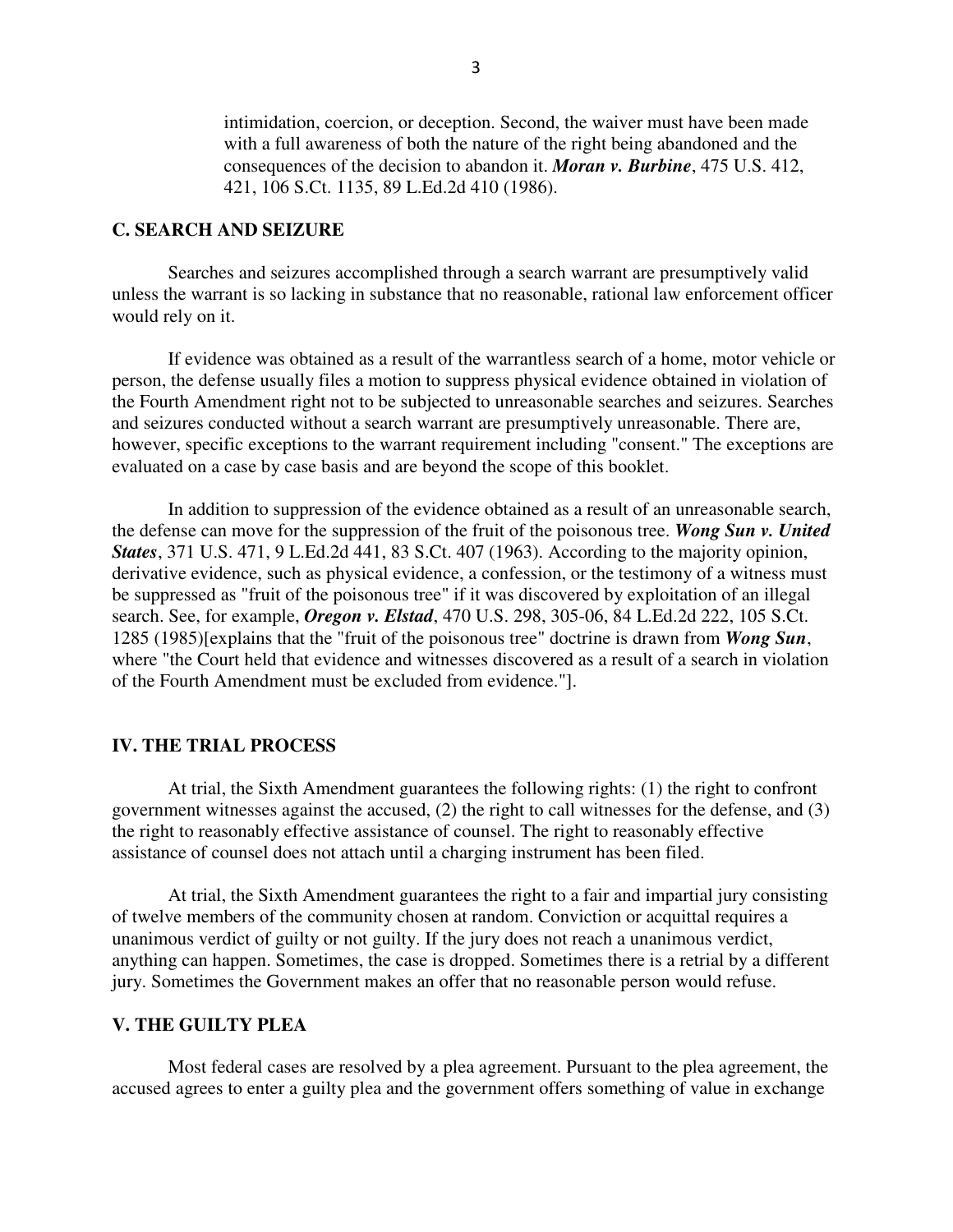("consideration"). A plea agreement is a special form of contract which means it is governed by contract law principles and must be supported by consideration. Sometimes, as consideration, the government agrees to reduce the charges. Sometimes, the government agrees to drop counts. Sometimes, the government agrees that a sentence will run concurrent with a State sentence. The plea agreement is a special form of contract because it involves a waiver of valuable constitutional rights. When the accused enters a guilty plea, it constitutes a knowing, intentional and voluntary admission of facts sufficient to establish the elements of the criminal offense(s) charged in the charging instrument, and it waives (gives up) all non-jurisdictional defenses including, but not limited to, claims that the evidence was obtained in violation of the Fourth Amendment right against unreasonable searches or seizures, the Fifth Amendment right against compulsory self-incrimination, and double jeopardy and the Sixth Amendment right to a speedy trial, and the right to call defense witnesses. The entry of a guilty plea waives (gives up) all pretrial defenses unless specifically preserved in a written plea agreement. The entry of a guilty plea does not waive the right to appeal or file a post conviction motion or petition unless the accused specifically waives those rights in a written plea agreement. The entry of a guilty plea does not waive the Sixth Amendment right to effective assistance of counsel in connection with the negotiation of the plea agreement. The entry of a guilty plea does not waive the claim that the plea was not knowing, intelligent, and voluntary. For example, an accused under the influence of drugs at the time of the plea cannot enter a knowing, intelligent and voluntary plea. An incompetent person cannot plead guilty knowingly, intelligently and voluntarily.

# **VI. SENTENCING PROCEDURES**

 *Apprendi vs. New Jersey*, 530 U.S. 466, 490,120 S.Ct. 2348, 147 L.Ed.2d 435 (2000) held:

> other than the fact of a prior conviction, any fact that increases the penalty for a crime beyond the prescribed statutory maximum must be submitted to a jury and proved beyond a reasonable doubt.

A sentence above the statutory maximum is an illegal sentence, and can be corrected at any time.

 *Alleyne v. United States,* 570 U.S.\_\_\_, 133 S.Ct. 2151, 186 L.Ed.2d 314 (2013) held that the facts necessary to impose a mandatory minimum sentence must be alleged in the indictment, charged to the jury, and found by the jury beyond a reasonable doubt. For example, if the Government wants the judge to impose a mandatory minimum sentence of ten years for distribution of cocaine under 21 USC  $841(a)(1)(A)$ , the indictment must charge more than 5 kilograms of cocaine, the judge must charge the jury that it must find five kilograms, and the jury must return a verdict finding the offense involves 5 kilograms or more of cocaine.

At sentencing, the district court must compute the sentencing guideline range, consider all 18 U.S.C. 3553(a) factors including the rule of parsimony and the rule requiring that the sentence be consistent with sentences imposed nationally. *Molino-Martinez v. United States*, 2016 U.S. Lexis 2800 (2016). The District Court must explain the reasons for the sentence even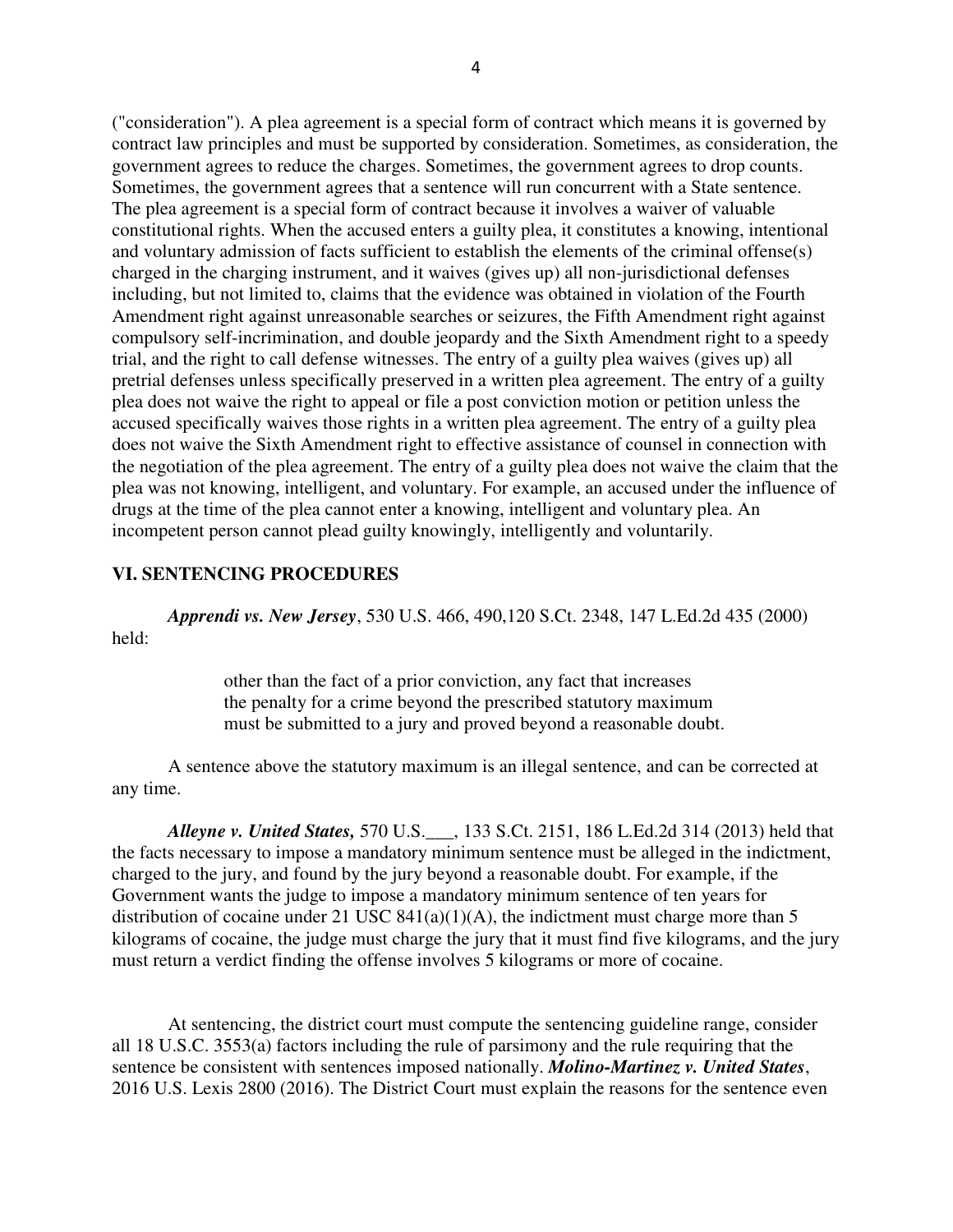if it is within the properly calculated guideline range. The sentence is reviewed by an appellate court for procedural and substantive reasonableness.

## **VII. THE APPELLATE PROCESS**

After imposition of sentence, the accused has the right to appeal. The appeal is restricted to errors of law that appear in the trial record. Ordinarily, the appellate court will not consider an error of law not supported by the trial record. The deadline for filing the notice of appeal is ten days from the date of imposition of sentence. The deadline is jurisdictional, which means that if the deadline is missed, the right to appeal is lost unless the trial judge grants a motion for enlargement of time for good cause shown. If the notice of appeal is filed on time, the Clerk of the Court issues a briefing schedule. The accused, now called the "Appellant," files the initial brief which identifies the pertinent issues with supporting argument. Thirty days later, the government files a reply brief. Fourteen days later, the Appellant files a brief responding to the government's reply brief. After briefing, a panel consisting of three judges is assigned to the case. Each appellate court has its own system. Some appellate courts hold oral argument in every case. Some grant oral argument sparingly.

A criminal defendant is not entitled to a perfect trial. As such, few trials (if any) are free of error. The appellate court applies the following standards of review to an error of law presented on appeal. First, a legal error noticed and preserved by appropriate and timely objection is subject to de novo or plenary review, which means the appellate court will reverse the conviction and/or the sentence if the trial judge made an error of law, and the Government cannot show the error was harmless beyond a reasonable doubt. Second, a legal error not preserved by appropriate and timely objection is reviewed for plain error, which means the accused must show that the legal error was so significant that it resulted in an unfair trial or based on an inaccurate computation of the sentencing guidelines.

### **VIII. THE PETITION FOR CERTIORARI**

If the appellate court affirms the judgment of conviction and sentence (denies the appeal), the accused has the right to file a petition for discretionary review with the United States Supreme Court. The deadline for filing the petition for certiorari is ninety (90) days from the date the appellate court affirmed the judgment of conviction and sentence.

## **IX. THE 2255 MOTION**

 An individual convicted in a federal court has the right to file a motion to vacate, set aside, or correct sentence pursuant to 28 U.S.C. 2255. [hereinafter called "2255 motion"]. This motion is intended to afford federal prisoners a remedy identical in scope to federal habeas corpus. *Davis v. United States*, 417 U.S. 333, 343-44, 41 L.Ed.2d 109, 94 S.Ct. 2298 (1974). "There can be no doubt that the grounds for relief under Section 2255 are equivalent to those encompassed by Section 2254, the general federal habeas corpus statute, under which relief is available on the ground that '[a person] is in custody in violation of the Constitution or laws or treaties of the United States'" *Id*. The rationale for replacing habeas corpus with the 2255 motion was to reduce the burden on district courts where prisons were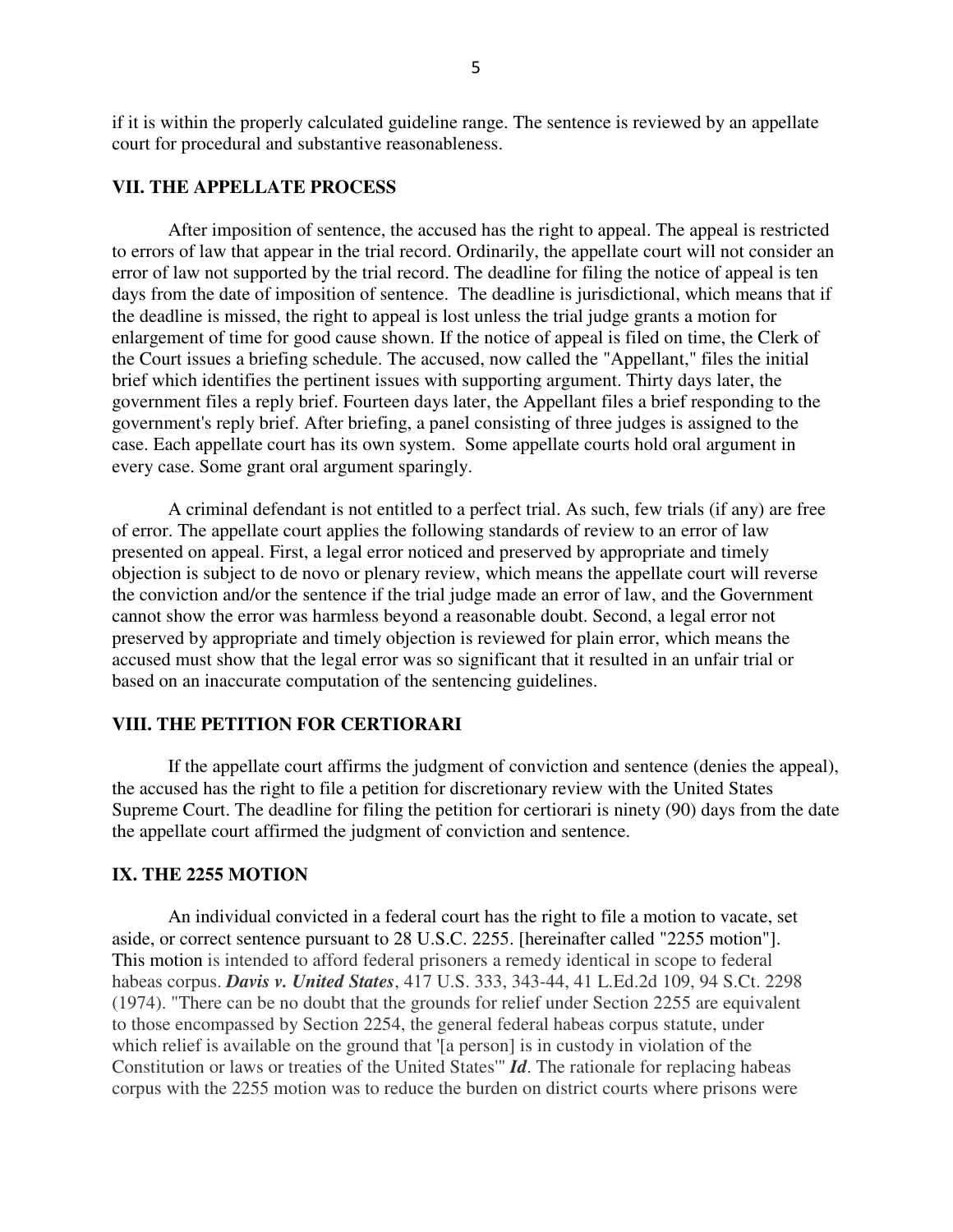located, and distribute the case load evenly by having the 2255 motion considered by the district court where the sentence was imposed.

 The 2255 motion is **not** a substitute for an appeal. *Sunai v. Large*, 332 U.S. 174, 67 S.Ct. 1588, 91 L.Ed.1982 (1947). In *Sunai*, the Supreme Court held that an appeal is the procedure that must be used to correct routine trial errors. The failure to file a direct appeal can result in a catastrophic waiver of the right to challenge routine trial errors.

 The 2255 motion is a statutory replacement for the common law writ of habeas corpus. What makes the 2255 so valuable is that it's the first opportunity to enlarge the trial record with new evidence, and make new arguments based on the enlarged record.

 The 2255 motion is an exception to the principles of finality and it is a procedural device that allows the accused to relitigate previously decided issues based on the enlarged record. *United States v. Woods*, 986 F2d 669, 676 (3d Cir.), cert. den. 126 L.Ed.2d 58, 114 S.Ct. 90 (1993). In *Kauffman v. United States*, 394 U.S. 217, 222-23 note 7, 89 S.Ct. 1068, 22 L.Ed.2d 227 (1969), the Supreme Court criticized lower courts that denied review of constitutional claims without providing adequate reasons for the denial. In *Sanders v. United States*, 373 U.S. 1, 83 S.Ct. 1068, 10 L.Ed.2d 148 (1963), the Supreme Court stated, "Conventional notions of finality have no place where life or liberty is at stake and infringement of constitutional rights is alleged."

CAUTION: The 2255 motion must allege violations of the constitution or laws of the United States, or it will be dismissed.

For example, the 2255 motion is used to present a claim of ineffective assistance of counsel ["IAC"] based on *Strickland vs. Washington*, 466 U.S. 668, 685, 104 S.Ct. 2052, 2063, 80 L.Ed.2d 674 (1984)["Strickland"]. An IAC claim has two elements: (1) proof of objectively deficient performance, and (2) proof of a reasonable probability of a different outcome but for the deficient performance.

The 2255 motion is the first opportunity to allege IAC because it is the first opportunity to develop the record. The 2255 motion alleging IAC must show that counsel's performance was deficient. There is a presumption that counsel was competent, and 2255 movant has to overcome the presumption of competency with proof of objectively deficient performance. In addition, the 2255 movant has to show a reasonable probability that the outcome would have been different but for counsel's incompetence.

The 2255 motion is the first opportunity to claim prosecutorial misconduct which usually comes in all colors and sizes. Usually, it involves failure to disclose information material to the defense, or failing to disclose the benefits offered to one of its witnesses. A 2255 motion alleging a *Brady* claim must show non disclosure of information and a reasonable probability of a different outcome had the information been disclosed.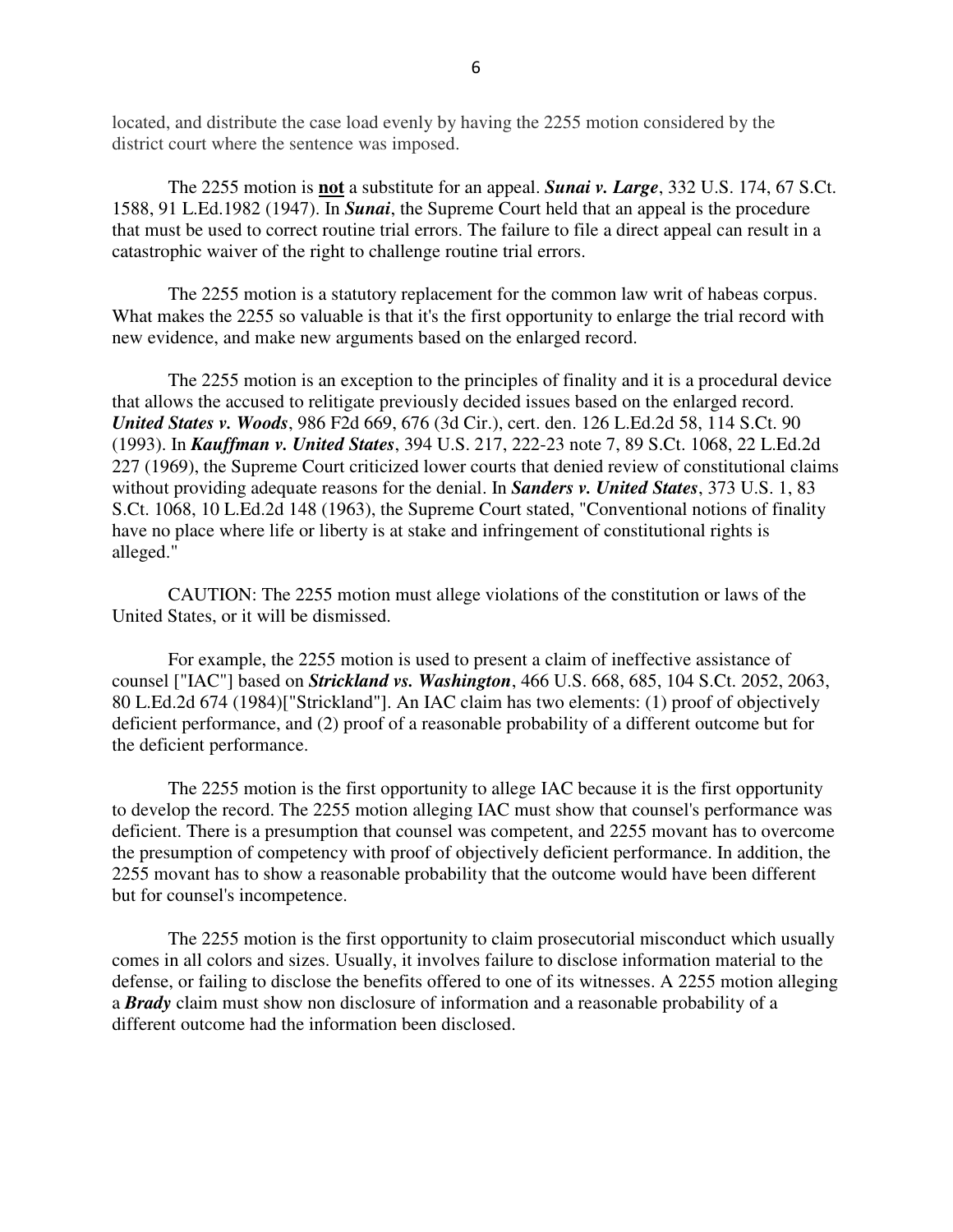The 2255 motion also can raise a claim that the Government's evidence is not sufficient to support the verdict, or that the government interfered with the performance of defense counsel by suppressing evidence favorable to the defense.

The deadline for filing the 2255 motion is one year from the date the appeals process came to an end with the conclusion of direct review. Ordinarily, this is the date the United States Supreme Court denied the petition for certiorari but it would be ninety (90) days from the date the court of appeals affirmed the conviction if no petition for certiorari was filed. *Clay vs. United States,* 537 U.S. 522, 123 S.Ct. 1072, 155 L.Ed.2d 88 (2003). If no appeal was filed, the deadline is one year and ten (10) days from the date that the judgment of conviction and sentence was entered.

If the 2255 motion is not filed by the deadline, there might be grounds for "equitable tolling."

 It is now settled that the AEDPA deadline is subject to "equitable tolling." *Holland v. Florida*, 130 S.Ct. 2549, 177 L.Ed.2d 130 (6/14/2010) held that there is a rebuttable presumption in favor of equitable tolling. *Id.* at 2560. The strength of the presumption is reinforced by the fact that traditional equitable principles have always governed habeas corpus law. *Id.* at 2560. "AEDPA's subject matter, habeas corpus, pertains to an area of the law where equity finds a comfortable home." *Id.* at 2560. The Court stated that the courts should take a flexible approach to equitable tolling to "relieve hardships which, from time to time, arise from a hard and fast adherence" to more absolute rules, which, if strictly applied, threaten "the evils of archaic rigidity." *Id.* at 2560. The diligence required for equitable tolling is "reasonable diligence" for a prisoner not "maximum possible diligence."

 Notwithstanding *Holland, supra*, the federal courts grant equitable tolling sparingly. Failure to file by the deadline makes it less likely that the 2255 motion will be granted.

## **X. CERTIFICATE OF APPEALABILITY**

 If the 2255 motion is denied, the next step is to file a notice of appeal with the clerk of the district court, and an application for a certificate of appealability ("COA"). The deadline for filing the notice of appeal is sixty (60) days from the date the district court denied the 2255 motion. COA procedures are not the same in all circuits. In most places, the application for COA is filed in the Court of Appeals. The application for COA must allege the denial of a constitutional right. If the application is denied, the next step is to file a petition for certiorari with the United States Supreme Court. The petition must be filed within ninety (90) days of the date the court of appeals denied the COA.

 If the COA is granted, the Clerk of the appellate court issues a briefing schedule. The appellant files the initial brief. Thirty days later, the government files a reply brief. Fourteen days later, the appellant responds to the government's brief. The court may or may not hold oral argument.

### **XI. SECTION 2241 PETITION FOR HABEAS CORPUS**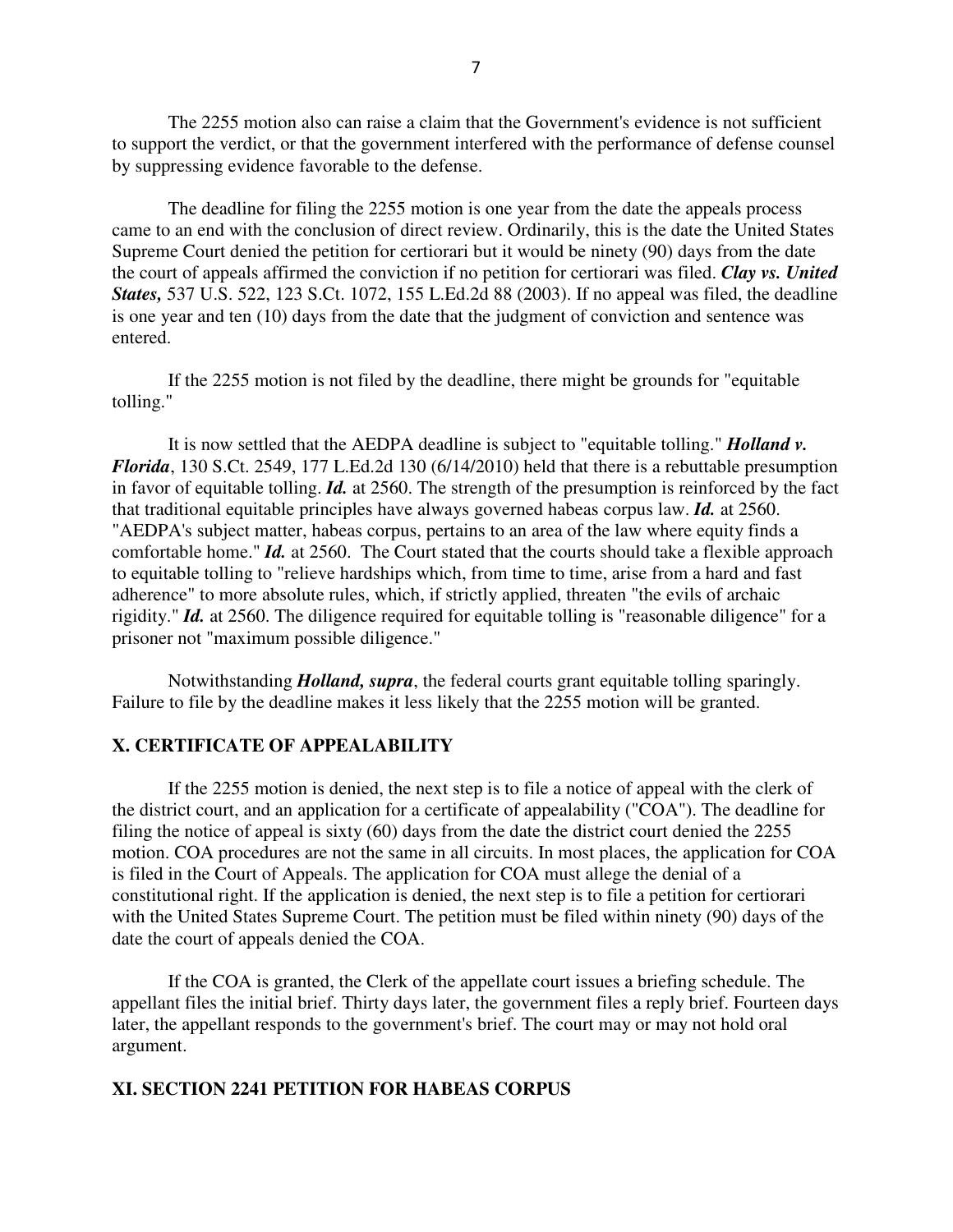If the 2255 motion is denied, and there is no other procedure available, the next step is to file a petition for habeas corpus under 28 U.S.C. 2241. The district court will not entertain a petition for habeas corpus unless the petitioner can demonstrate that the 2255 remedy is "inadequate or ineffective" to test the legality of the detention. Ordinarily, a 2241 habeas corpus is available to individuals who can prove that a change in substantive criminal law decriminalized his behavior. Ordinarily, the 2241 remedy is available to DC prisoners claiming ineffective assistance of appellate counsel or prosecutorial misconduct.

## **XII. 18 U.S.C. 3582(c)(2) MOTION FOR SENTENCE REDUCTION BASED ON A RETROACTIVE AMENDMENT TO THE SENTENCING GUIDELINES MANUAL**

 A federal court generally may not modify a term of imprisonment once it has been imposed. 18 U.S.C. 3582(c). Congress provided an exception to that rule in the case of an individual sentenced to a term of imprisonment based on a sentencing range that has subsequently been lowered by the United States Sentencing Commission. In those circumstances, the district court is authorized to reduce the term of imprisonment "if such a reduction is consistent with" applicable Commission policy statements. The policy statement governing 3582(c)(2) proceedings directs courts not to reduce the term of imprisonment below the minimum of an amended sentencing range except to the extent the original term of imprisonment was below the then applicable range. Guidelines Manual 1B1.10(b)(2)(November 2009).

 As enacted, the Sentencing Reform Act of 1984 ("SRA") made the sentencing guidelines binding. Except in limited circumstances, district courts lacked authority to depart from the guideline range. Under the SRA, facts found by the sentencing judge by a preponderance of the evidence permitted the trial judge to increase the mandatory guideline range and permitted the judge to impose a sentence greater than that supported by the facts established by the jury verdict or the guilty plea. All of that changed with *United States v. Booker*, 543 U.S. 220, 243-244, 125 S.Ct. 738, 160 L.Ed.2d 621 (2005), which held that the mandatory features of the SRA violated the Sixth Amendment right to be tried by a jury and have every element of an offense proven beyond a reasonable doubt. To correct the constitutional deficiency, the sentencing guidelines were made "advisory." *Booker* left intact the remainder of the SRA including the provisions giving the Sentencing Commission the authority to revise the guidelines. 28 U.S.C. 994(o) and determine when to what extent the revisions will be retroactive. 994(u).

*Dillon v. United States*, 130 S.Ct. 2683, 177 L.Ed.2d 271 (2010) held that *Booker* does not apply to motions for sentence modification filed under 18 U.S.C. 3582(c)(2) and USSG 1B1.10. *Dillon* held that USSG 1B1.10 is binding, and that the district court does not have the authority to disregard it, and impose a sentence below the amended guideline range.

# **XIII. LEGAL RECOURSE FOR ALIENS CONVICTED OF CERTAIN CRIMES**

 An alien is a person who is not a citizen or national of the United States. If an alien has been convicted of an aggravated felony, or crimes of moral turpitude, the Government will initiate removal proceedings. The alien will be given a hearing before an Immigration Judge who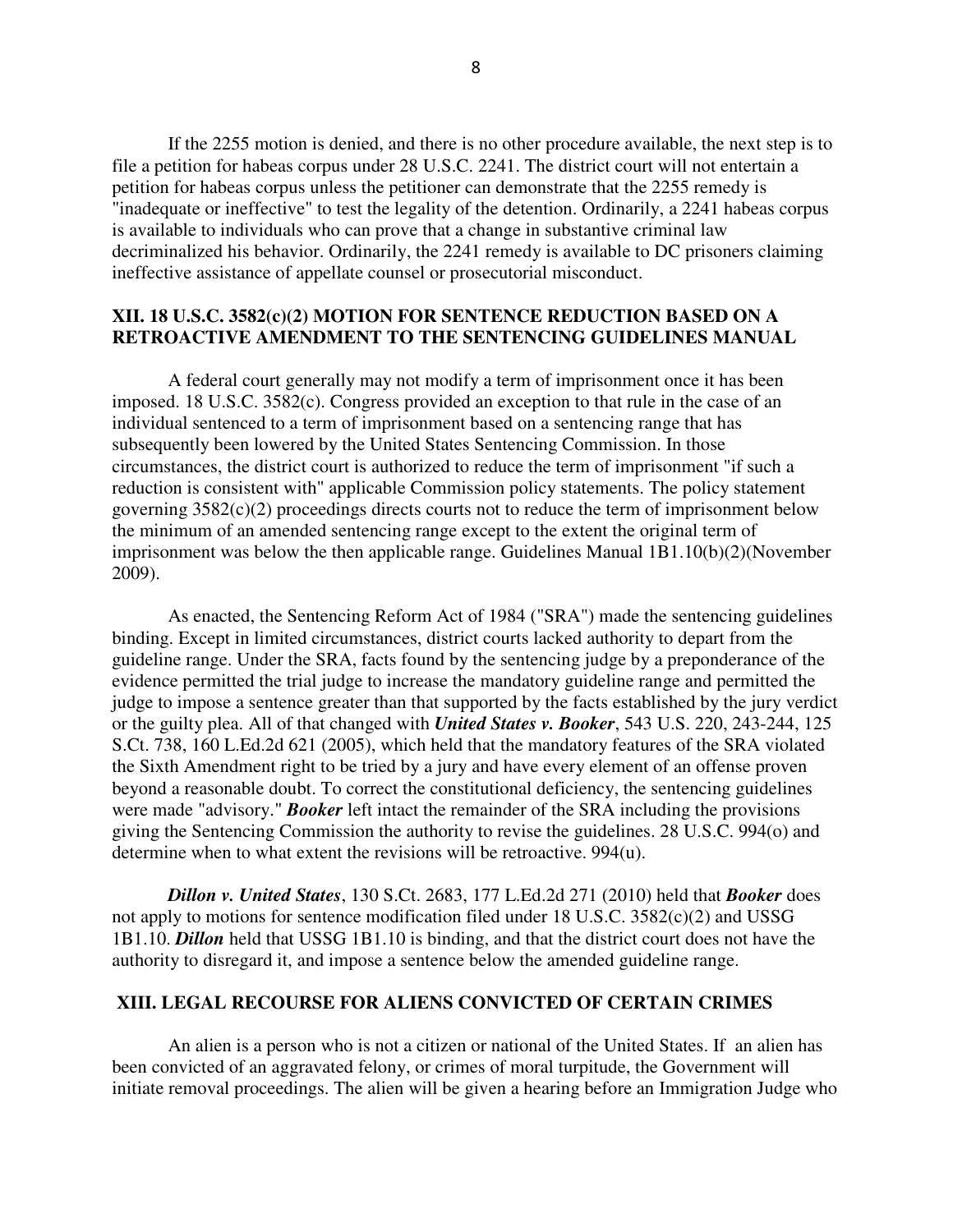works for the Department of Justice, Executive Office of Immigration Review. At the hearing, the alien has the right to an attorney at his own expense, and will be given the opportunity to present whatever defenses he might have to removal. Defenses include claims of derivative citizenship derived through a family member. Violations of the Convention Against Torture ("CAT"). Violations of the Convention Against Transnational Organized Crime ("CATOC"). All defenses must be presented to the Immigration Judge or they are waived. If the Immigration Judge enters an order of removal, the alien has a right to appeal to the Board of Immigration Appeals. If the appeal is denied, the person has the right to appeal to the Court of Appeals provided the appeal involves constitutional questions or questions of law. 8 U.S.C.  $1252(a)(2)(D)$ .

#### **ABOUT THE AUTHOR**

 Ms. Sturm has been practicing post conviction criminal law since 1984. She is admitted to practice in Pennsylvania, numerous federal district courts, all courts of appeal and the United States Supreme Court. She successfully represented hundreds of people at federal parole hearings. The SRA eliminated parole for federal prisoners sentenced after November 1, 1987.

 Ms. Sturm has successfully represented many people in State and Federal courts throughout the United States including doctors, lawyers, judges, politicians, organized crime figures. Published cases include, but are not limited to, the following: *Harris v. Martin*, 834 F2d 361 (3d Cir. 1987), *United States vs. Reshenberg*, 893 F2d 1333 (3d Cir. 1989), *United States v. Calabrese*, 942 F2d 218 (3d Cir. 1991), *United States vs. Cole*, 813 F2d 43 (3d Cir. 1987), *United States v. Day*, 969 F2d 39 (3d Cir. 1992), *Farese v. Luther*, 953 F2d 49 (3d Cir. 1992), *Schiano v. Luther*, 954 F2d 910 (3d Cir. 1992), *United States v. Mathews*, 11 F3d 583 (6th Cir. 1993), *United States v. Nanfro*, 64 F3d 98 (2d Cir. 2005), *United States v. Henson*, 948 F.Supp. 431 (MDPA 1996), *United States v. Miller*, 849 F2d 896 (4th Cir. 1988), *Phifer v. Warden*, 53 F3d 859 (7th Cir. 1995), *Prioleau v. United States*, 828 F.Supp. 261 (SDNY 1993), *United States v. Tiller*, 91 F3d 127 (3d Cir. 1996), *United States v. Eyer*, 113 F3d 470 (3d Cir. 1997), *United States v. Fields*, 113 F3d 313 (2d Cir. 1997), *United States vs. DePace***,** 120 F3d 233 (11th Cir. 1997), *United States v. Derrick Williams*, 158 F3d 736 (3d Cir. 1998), *Paters v. United States*, 159 F3d 1043 (7<sup>th</sup> Cir. 1998), *United States v. Conhaim*, 160 F3d 893 (2d Cir. 1998), *United States v. DiPina*, 178 F3d 68 (1st Cir. 1999), *In re Weatherwax*, CTA3 No. 99- 3550 [Hazel-Atlas independent action is not a second or successive 2255 motion], *Cullen v. United States***,** 194 F3d 401 (2d Cir. 1999), *Dabelko v. United States*, 211 F3d 1268 (6th Cir. 2000), *United States vs. Carmichael***,** 216 F3d 224 (2d Cir. 2000*), United States vs. Williams*, 247 F3d 353 (2d Cir. 2001), *United States ex rel. Bryant v. Warden*, 50 Fed. Appx. 13 (2d Cir. 2002), *United States v. Peyton*, 12 Fed. Appx 145 (4th Cir. 2001), *United States vs. Smith*, 348 F3d 545 (6th Cir. 2003), *Blount v. United States*, 330 F.Supp.2d 493 (EDPA 2004), *Commonwealth v. Hanna*, 964 A2d 923 (PA Super. 2009). Important unpublished cases include: *United States v. Lopez,* 93-246-01 (EDPA, Hutton, J.)[2255 granted], *United States v. Garcia-Cintron*, 93CV1771 (EDPA, Gawthrop)[2255 granted, sentence reduced], *United States v. Fazekas*, C.A. No. 94-1542 [WDPA 1994][misclassification as career offender, sentence reduced from 30 years to 10 years], *Henry Jones v. United States*, 2:90CV 4291 [DNJ, Sarokin, J.][2255 motion granted for ineffective assistance, prisoner released], *Hearn v. United States*,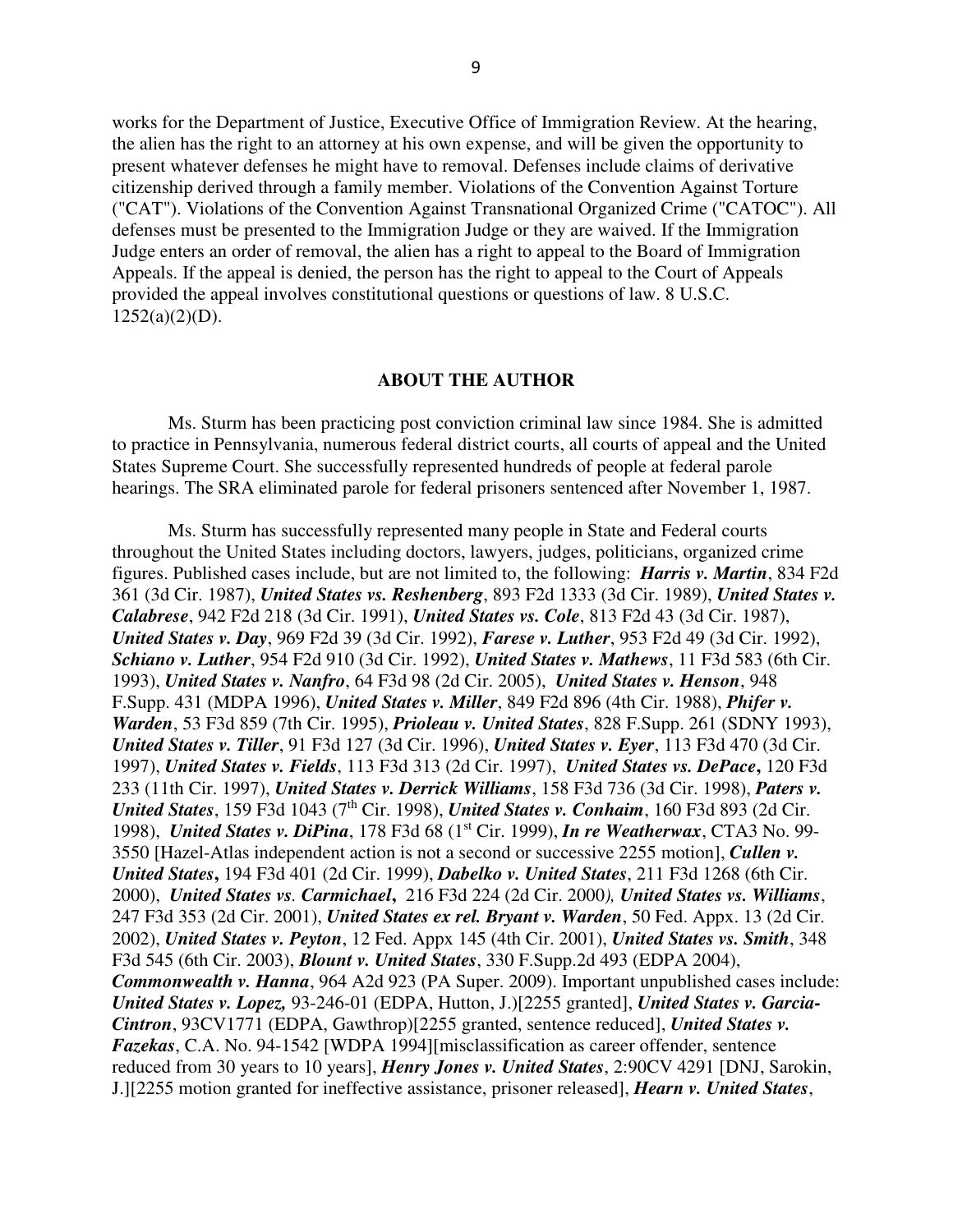C.A. 93-464 [WDVA], [misclassification of methamphetamine, sentence reduced from 180 months to 90 months], *United States v. Richard H. Wilson*, 90 CR169-01, 91 CIV 3326 [EDPA][2255 granted; actual innocence; immediate release], *United States v. Gevares*, 961 F.Supp. 192 (NDOH, ED 1996)[2255 granted; firearms sentence vacated; government motion to resentence denied], *United States vs. Cross,* CTA6 No. 03-3562 (sentence vacated, and reduced on remand), *United States vs. Alexander*, CTA3 No. 96-1696 [sentence reduced, and case remanded for hearing on distinction between cocaine base and crack cocaine], *United States v. Kostrick*, 103 F3d 114 (3d Cir. 1996)[848 vacated], *United States v. Michaels*, 2001 U.S. Dist. Lexis 19115 (EDPA, Fullam, J.)[term of supervised release reduced], *United States v. Williams*, 146 Fed. Appx. 656 (2d. Cir. 2002)[sentence vacated and reduced], *United States v. R. Thomas*, 273 Fed. Appx. 103 (2d Cir. 2008)[sentence vacated and reduced], *United States v. Matos*, 92 Cr 39-A (EDVA, Ellis, J.)[2255 granted, sentence reduced], *United States v. Diaz,* Crim. No. 92- 78-02 [EDPA][sentence reduced for miscalculation of criminal history category], *United States v. Eberly*, 5 F3d 1491 (3d Cir. 1993)[2255 granted, sentence vacated], *United States v. Forde*, 92-429-A [EDVA, Hilton][2255 granted, life sentence vacated; sentence reduced]; *United States v. Cruz-Pagan*, 91-0063 [EDPA][2255 granted, life sentence vacated; sentence reduced], *United States v. Ostreicher*, 91cv 3576 [EDNY, Weinstein, J.][2255 motion vacated, special parole term vacated]; *United States vs. S. Jones*, 22 F3d 304 (3d Cir. 1994)[2255 granted, sentence vacated]; *United States vs. S. Jones*, 47 F3d 1162 (3d Cir. 1995)[2255 granted, sentence vacated, sentence reduced]; *United States ex rel. Maurice Roberts vs. Warden*, 93-CV-1064 [NDNY][Probation Department's imposition of restrictions on employment violated due process], *Darryl Pierce v. United States*, 89CR176 (MDPA, Rambo, J.)[2255 granted in part, sentence reduced], *Baron vs. United States*, 97CV290 [DUT][2255 granted, sentence reduced and prisoner released]; *Simpkins vs. United States*, C.A. 5:01CV12 [NDWVA][2255 granted; failure to properly file 851 special information; sentence reduced]; *United States vs. Vernon*, 92-340-01 [EDPA, Dalzell, J.] [2255 granted, restitution order vacated and modified]; *United States vs. Cora Love,* 92-504-16 [EDPA, Giles, C.J.][2255 granted, sentence reduced]; *United States vs*. *Rosa*, 90-38 [DNJ][2255 granted; sentence reduced]; *United States vs. Arevalo*, 94CR702, 97 CV 946 [SDFLA, Moreno, J.][2255 granted, sentence reduced]; *United States vs. H. Cruz*, 93CR341 [SDFLA, Highsmith, J.][2255 granted, sentence reduced]; *Stocker* **vs.** *Warden***,** 2004 U.S. Dist. Lexis 5395 [EDPA, Giles, C.J.][Habeas corpus granted based on actual innocence, sentence vacated], *Stovall v. Warden*, 2005 U.S. Dist. Lexis 6758 (EDPA Diamond)[2254 habeas granted in part restoring right to appeal]; *Pedretti v. United States*, 1996 U.S. Dist. Lexis 6315 (NDNY, McAvoy C.J.)[2255 granted, sentence reduced]; *United States v. Boggi*, 1997 U.S. Dist. Lexis 14165 (EDPA 1997)[2255 granted, sentence reduced]; *United States ex rel. Shriner v. Warden*, 1:CV03-0481 (MDPA, Rambo, J.) [ [2241 habeas granted, sentence reduced], *Commonwealth v. Keeman Copeland*, [CP 9607-1215 1/3 Greenspan, J.][PCRA granted based on ineffective assistance of trial and appellate counsel. Conviction for first degree murder vacated. Life sentence vacated], *Boyd v. Nish et al.,* 2007 U.S. Dist. Lexis 7176 (EDPA 2007, Tucker, J.)[Section 2254 habeas corpus granted to state prisoner based on ineffective assistance of trial counsel], *Dockery v. DiGuglielmo, et al.,* Civil No. 04-6025 (EDPA 2007, Buckwalter, J.)[2254 granted, sentence reduced], *Jones v. Piazza*, CTA3 No. 07-1868 (3d Cir. 2007)[reversed order denying habeas corpus under 28 U. S.C. 2254; remanded for resentencing, sentence reduced on remand], *McKeever v. Warden*, 2005 U.S. Dist. Lexis 4714 (EDPA, Diamond, J.)[2254 habeas granted, remanded to state for resentencing], *United States v. Futch*, CR. 402-232 [SDGA,

Savannah Div.][2255 granted, sentence reduced], *United States v. Danon*, Cr. 90-43 [DNJ,